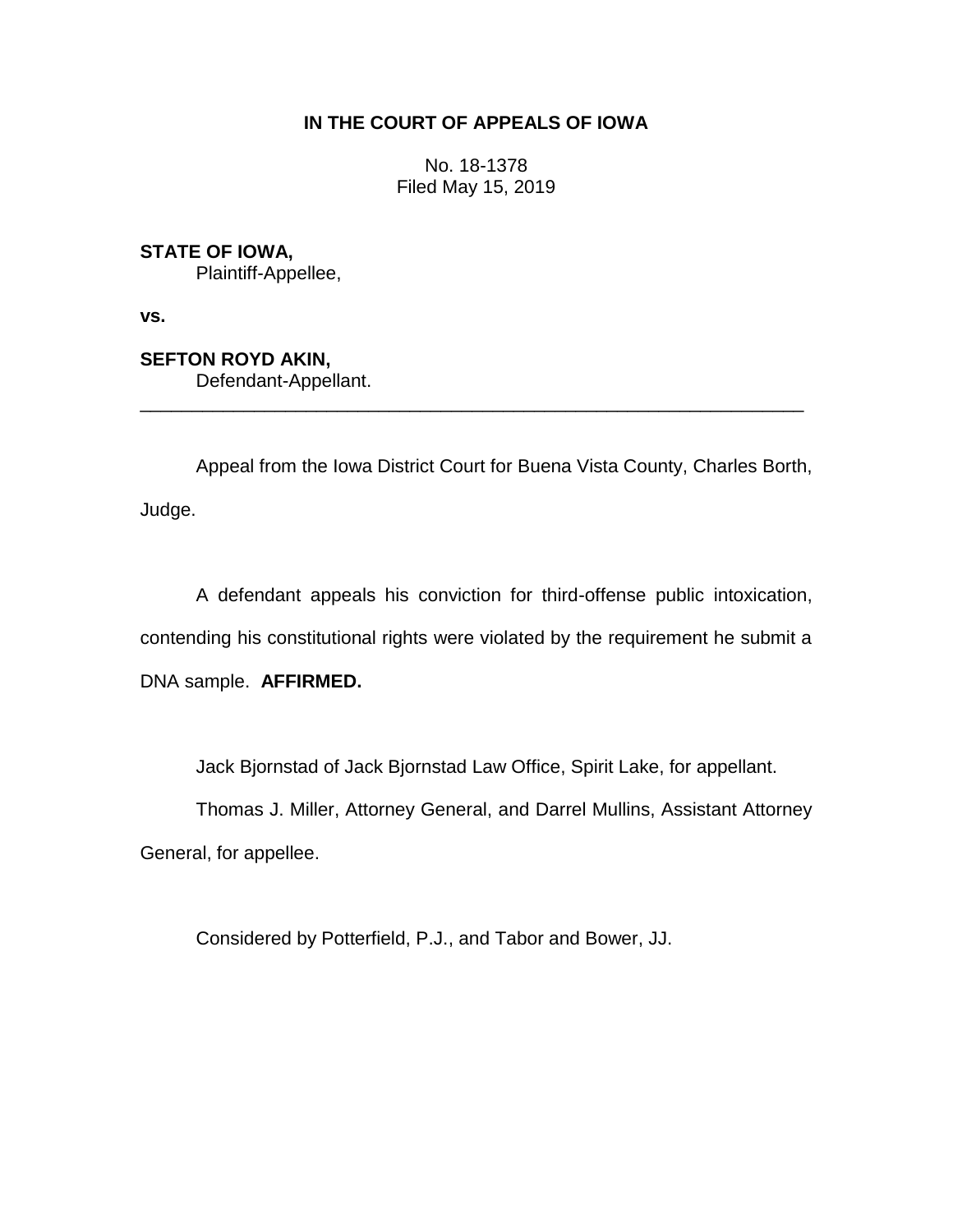## **TABOR, Judge.**

Sefton Akin seeks to set aside his guilty plea to third-offense public intoxication because his trial counsel allegedly failed to ensure Akin understood the conviction required him to submit a DNA sample for the state database. Because we cannot tell from this record whether counsel breached a duty or Akin suffered prejudice, we affirm his conviction and preserve the claim for potential postconviction-relief proceedings.

Akin's guilty plea resulted from a negotiated agreement with the State. As a result of an angry confrontation with his neighbors in May 2018, Akin faced charges of public intoxication, third or subsequent offense, an aggravated misdemeanor in violation of Iowa Code sections 123.46(2) and 123.91 (2018), and assault causing bodily injury or mental illness, a serious misdemeanor in violation of sections 708.1(2) and 708.2(2). The Buena Vista County Attorney agreed to dismiss the assault charge in return for Akin's plea to third-offense public intoxication. Akin understood the prosecutor would recommend an indeterminate two-year prison term to run concurrently with his sentences from two separate cases.

At sentencing, the court committed Akin to the custody of the Iowa Department of Corrections for a term not to exceed two years and further ordered:

M

Pursuant to Iowa Code §81.2, Iowa Code §81.4, and Iowa Code §901.5 (8A), the defendant shall submit a DNA sample for DNA profiling.

Akins challenges that sentencing provision. He does so by claiming he received ineffective assistance of counsel because his attorney did not advise him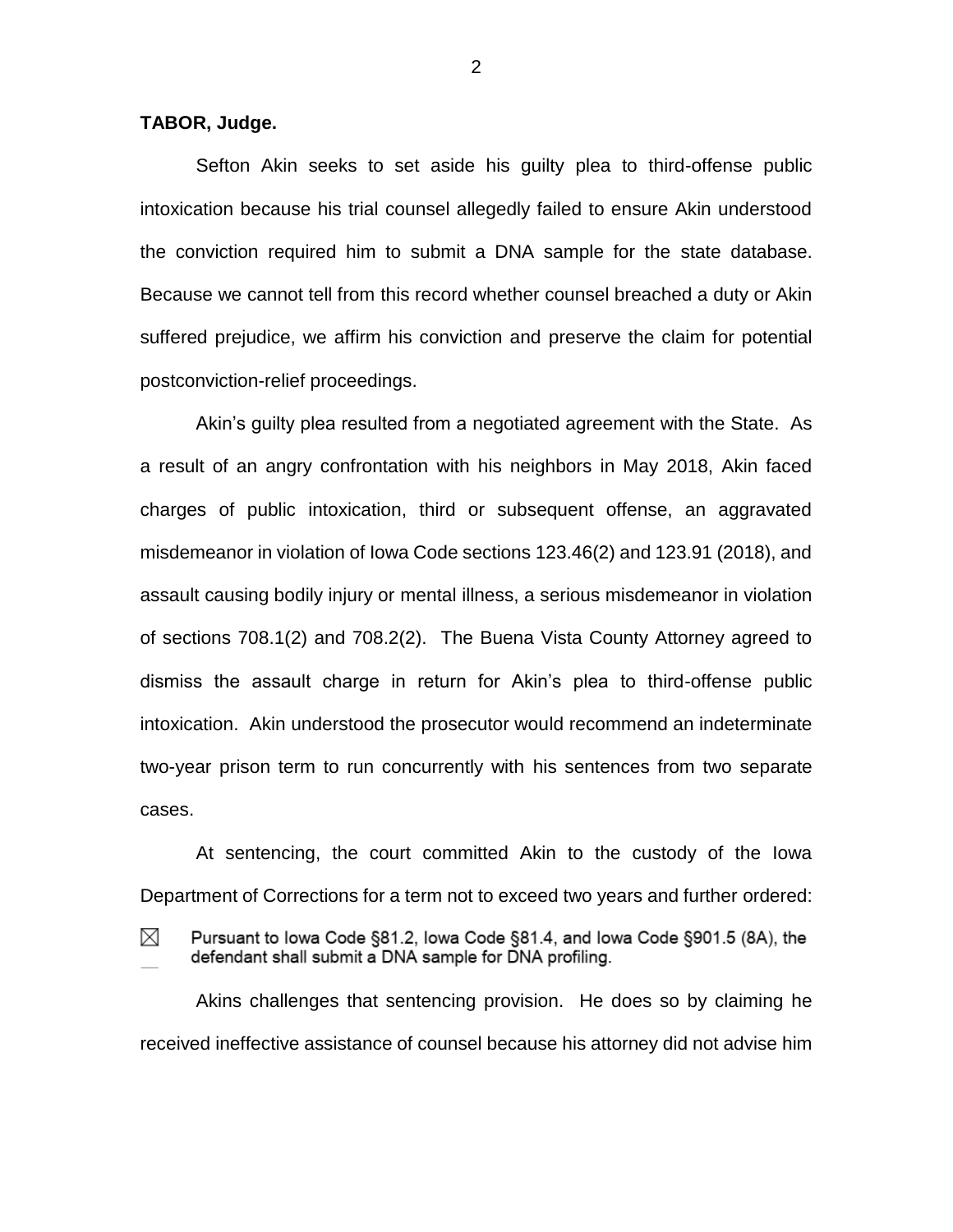the guilty plea "subjected [him] to a DNA sampling and inclusion in the Iowa DNA database." 1

"We review ineffective-assistance-of-counsel claims de novo." *State v. Straw*, 709 N.W.2d 128, 133 (Iowa 2006). To prove he received ineffective assistance, Akin must show his attorney failed to perform an essential duty and prejudice resulted. *See Dempsey v. State*, 860 N.W.2d 860, 868 (Iowa 2015). Because he alleges ineffective assistance in connection with his guilty plea, Akin must show, but for counsel's breach, there was a reasonable probability he would have insisted on going to trial. *See State v. Tate*, 710 N.W.2d 237, 240 (Iowa 2006). It will be the rare case where a defendant can "muster enough evidence to prove prejudice without a postconviction[-]relief hearing." *Straw*, 709 N.W.2d at 138.

Akin's complaint focuses on Iowa Code chapter 81, which requires people convicted of felonies and aggravated misdemeanors to submit a DNA sample for inclusion in the database managed by the Iowa Department of Public Safety (DPS). 2 Because the mandate to provide a DNA sample is aimed at "public safety, not punishment," our court decided a plea-taking court is not required by Iowa Rule of Criminal Procedure 2.8(2)(b)(2) to inform a defendant of that consequence of his guilty plea. *See Mills v. State*, 15-1849, 2017 WL 1733102, at \*1 (Iowa Ct. App.

 $\overline{a}$ 

 $1$  Although he raises his claim as ineffective assistance of counsel, Akin also argues on appeal that the district court did not adequately advise him of the consequence of not filing a motion in arrest of judgment to challenge the guilty plea. We find the written guilty plea form satisfied Iowa Rule of Criminal Procedure 2.8(2)(d) by informing Akin he would "forever lose" his right to challenge the plea unless he filed a motion in arrest of judgment.  $2$  The legislature also decided samples should be taken from an individual who receives a deferred judgment for a felony, sexually violent predators, those found not guilty by reason of insanity of an offense that requires DNA profiling, and juveniles adjudicated delinquent of an offense that requires DNA profiling of an adult offender. Iowa Code § 81.2.